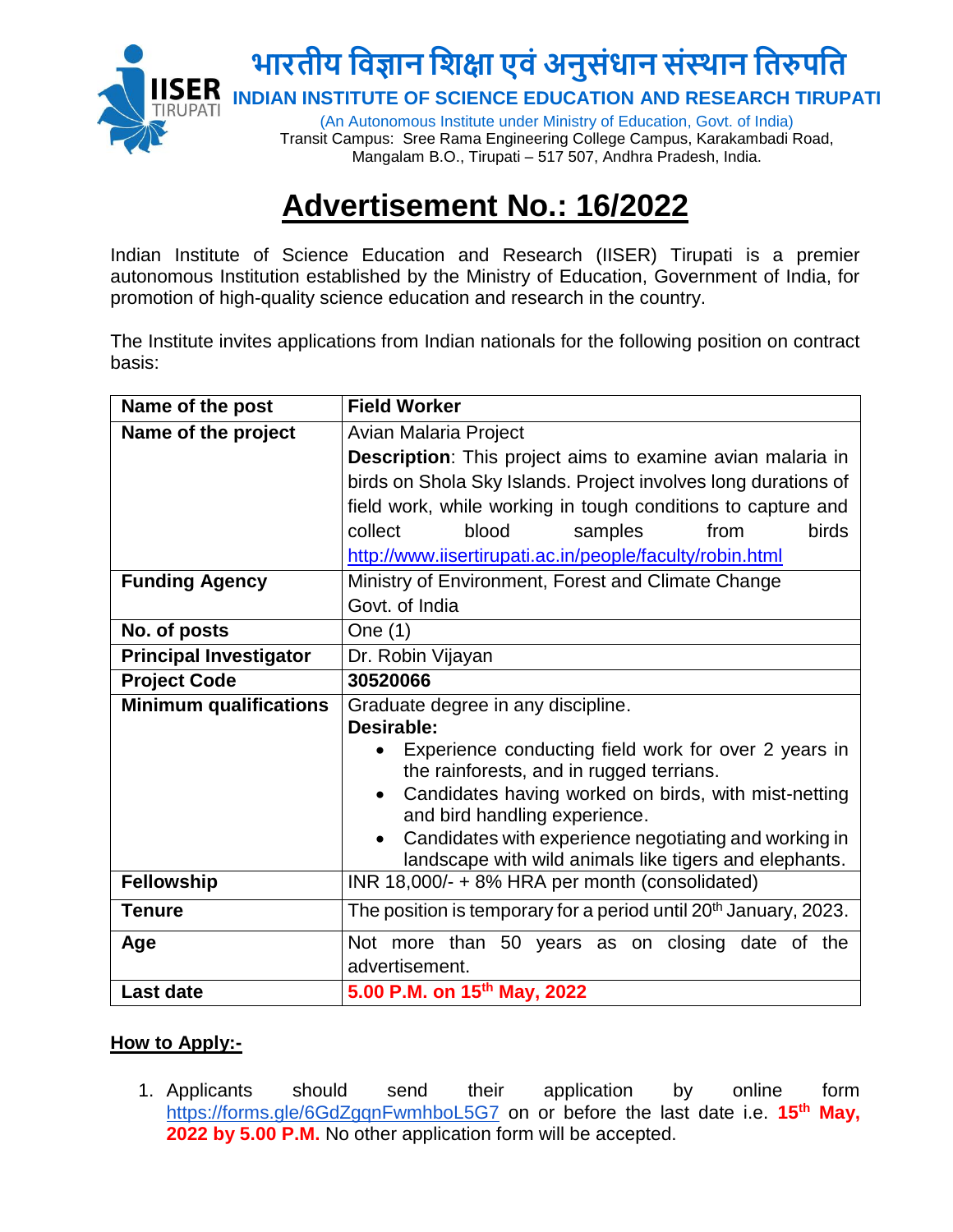

- 2. List of shortlisted candidates for further selection process will be notified through email only. Therefore, please mention active Mobile Number and Email ID in the application form.
- 3. Recent passport size photograph and photocopies of relevant certificates and other testimonials in support of age, qualification, experience etc. will be collected at an appropriate stage.
- 4. The applicant will be responsible for the authenticity of information / documents and photograph submitted. It is the responsibility of the candidate to assess his / her own eligibility to the post(s) for which he  $/$  she is appearing in accordance to this advertisement. If it is detected at any time in future, during the process of selection or even after appointment that the candidate was not eligible as per the prescribed eligibility criteria in this advertisement, which could not be detected at the time of selection for whatsoever reason, his/her candidature/appointment shall be liable to be cancelled/terminated immediately.

## **GENERAL INFORMATION / DETAILS ABOUT THE POST**

- 1. Appointment is purely temporary and will terminate automatically without any notice or compensation on termination of the research project.
- 2. The appointed person shall have no claim of appointment / absorption in Funding Agency or in IISER Tirupati.
- 3. Appointment of the applicant will be governed by the terms and conditions of the funding agency particularly applicable to the said project.
- 4. The qualification prescribed should have been obtained from recognized Universities / Institutions.
- 5. The prescribed educational qualifications are the bare minimum and mere possession of same does not entitled candidates to be called for interview. Where number of applications received in response to this advertisement is large, it will not be convenient or possible to interview all the candidates. Based on the recommendations of the Screening Committee, the Project Leader may restrict the number of candidates for the interview to a reasonable limit after taking into consideration qualifications and experience over and above the minimum prescribed in the advertisement. Therefore, it will be in the interest of the candidates, to mention all the qualifications and experience in the relevant field at the time of applying.
- 6. No TA/DA will be admissible for appearing for the interview.
- 7. Selected candidates will have to join duty immediately on receipt of the offer.